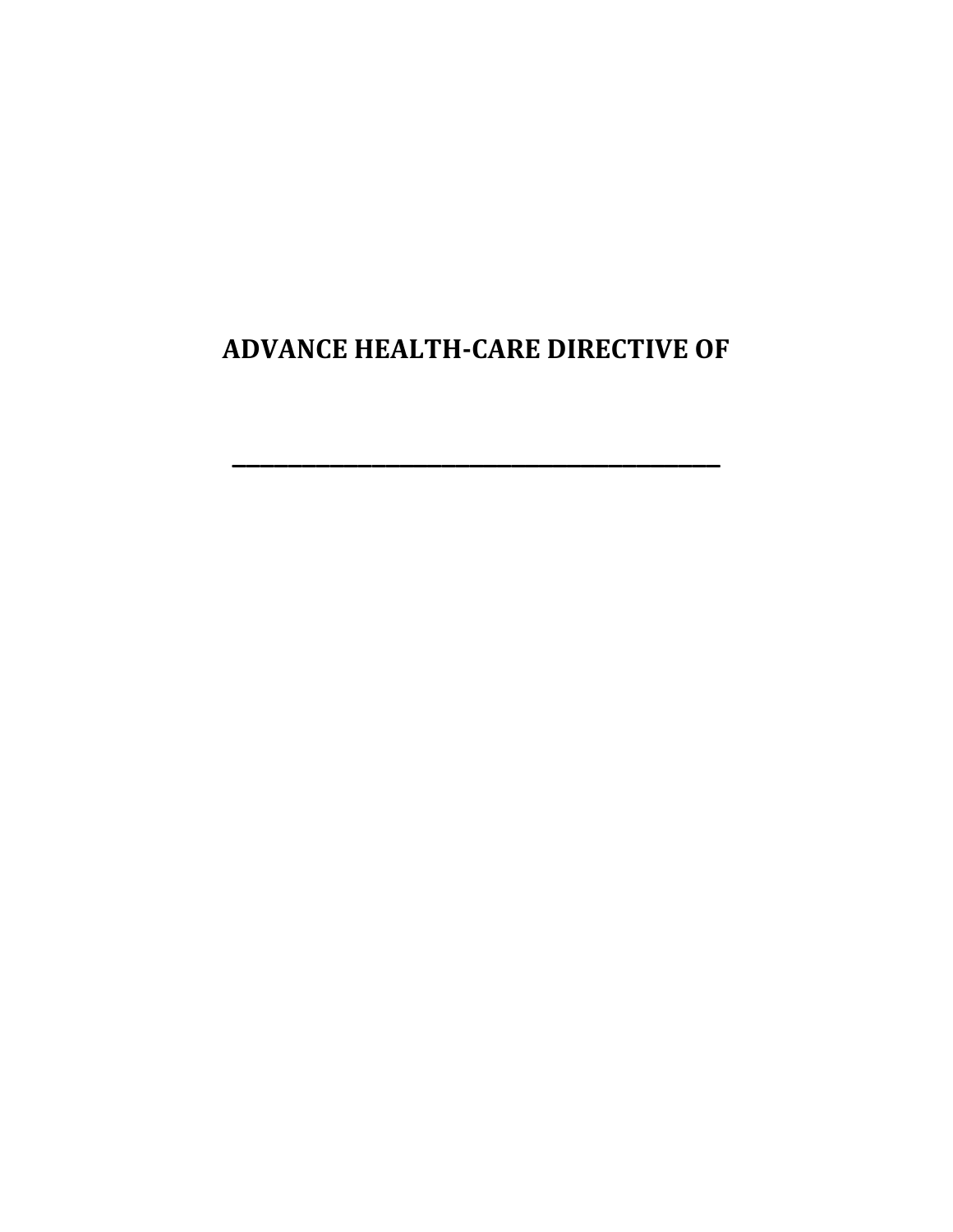## **ABOUT THIS FORM**

This form is a legal document that lets you name another individual or individuals as your "agent(s)" to make health-care decisions for you if you become incapable of making your own decisions (**Part 1**). It also allows you to communicate your wishes – ahead of time – regarding your care near the end of life (**Part 2**). If desired, you may also make choices about being an organ donor (**Part 3**). You can complete all of these parts, but each part can stand alone so you do no have to complete every part unless you choose.

IMPORTANT: Your agent will not be asked to make any decisions as long as you are capable and can communicate for yourself. You always have the right to give instructions about your own health care if you are able. However, if you do not write down your wishes about your health care in advance, and if you later become unable to understand, make, or communicate those wishes, they may not be honored because they may remain unknown to others.

## **USING THIS FORM**

**Part 1** of this form is a power of attorney for health care. You can name one or more persons as your agent(s) to make health-care decisions and you can decide if they may act together or one after the other.

**Part 2** of this form provides you with the ability to give specific instructions regarding whether or not you wish to receive life-sustaining medical measures if you are ever declared "terminally ill" or "permanently unconscious" or "seriously ill or frail." There is also additional space in Part 2 for you to write out any additional instructions regarding your medical care.

**Part 3** of this form lets you express an intention to donate your body, organs and/or tissues following your death, if you so choose.

# **HOW TO SIGN THIS FORM CORRECTLY SO THAT IT IS VALID**

After you have finished filling this form out, sign and date it in front of two (2) qualified witnesses as described under "About the Witnesses" below. It does not need to be notarized to be effective. You will find the signature page following Part 3. Your witnesses will also have to sign this form on the last page, following your signature.

### **ABOUT THE WITNESSES**:

- They cannot be related to you in any way (blood, marriage, or adoption).
- They cannot be a beneficiary of your estate.
- They cannot have a claim (actual or potential) against your estate.
- They cannot have direct financial responsibility for your medical care.
- If you are a resident in a long-term-care facility when you are signing, the witnesses cannot be owners, operators, or employees of the facility, and one of the witnesses must be a patient advocate or Ombudsman designated by the Delaware Department of Health and Social Services or the Delaware Public Guardian.
- They must be over 18 years old.

## *IF YOU HAVE QUESTIONS ABOUT THIS FORM, YOU SHOULD SEEK LEGAL ADVICE BEFORE COMPLETING AND SIGNING IT.*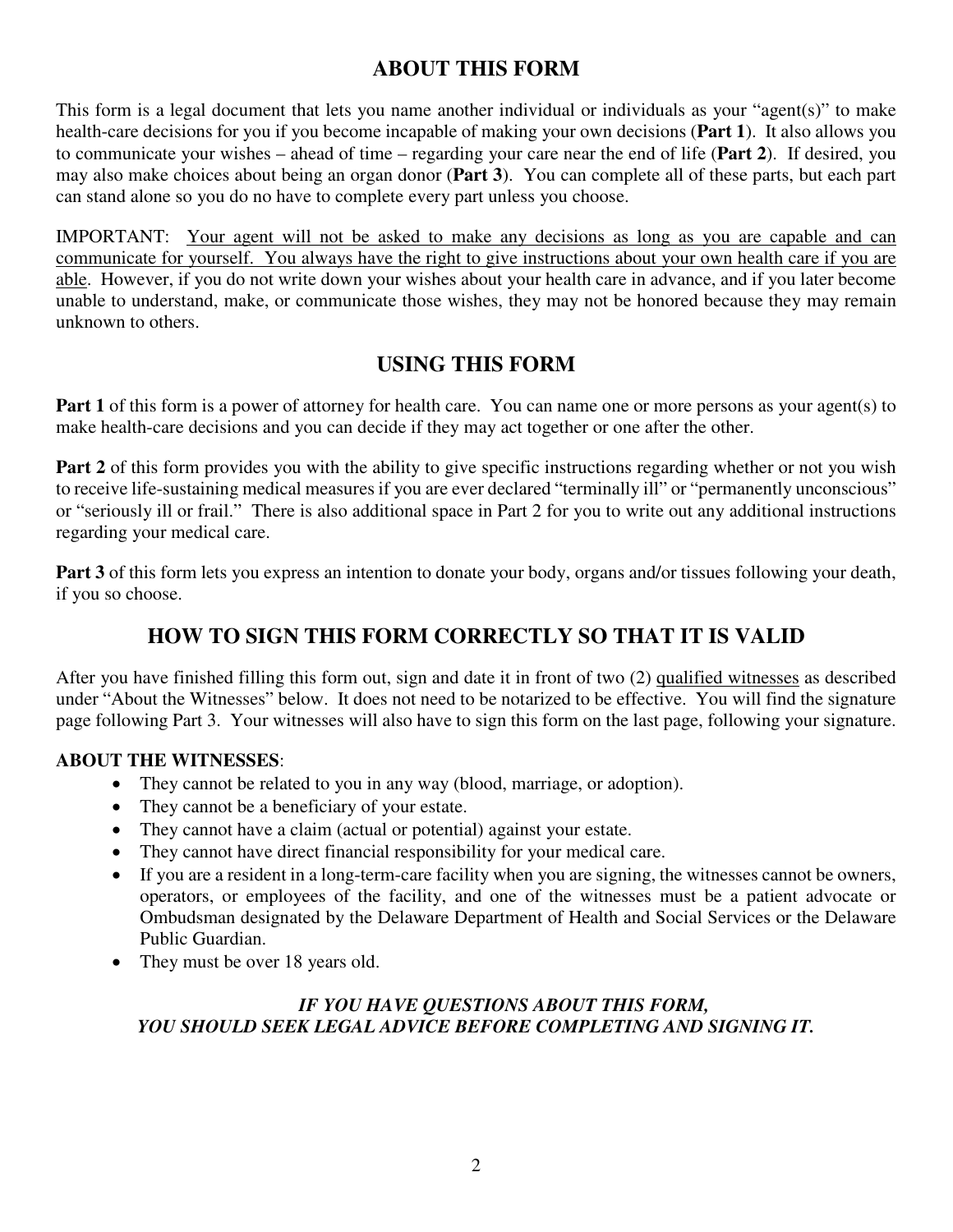# **ADVANCE HEALTH-CARE DIRECTIVE**

I, the extent of the extent of the extent of the extent of the extent of the extent of the extent of the extending of  $Y$ 

(*Name of County You Live In*) County, Delaware, declare this to be my Advance Health-Care Directive and revoke all previous Advance Health-Care Directives, Powers of Attorney for Healthcare, Living Wills and similar documents made by me.

## **PART 1: POWER OF ATTORNEY FOR HEALTH CARE**

### **(OPTIONAL—If you DO NOT wish to appoint someone to make health-care decisions for you when you are unable, cross out all of Part 1 and skip to Part 2)**

**About your Agent**: If you are a resident in a long-term care facility, the agent or agents designated below may not have a controlling interest in nor be the operator or employee of the long-term care facility in which you reside, unless the agent or agents are related to you by blood, marriage or adoption

(1) DESIGNATION OF AGENT: I designate the following individual as my Agent to make health-care decisions for me:

| (Street)                                                       | (City) | (State) | (Zip Code) |
|----------------------------------------------------------------|--------|---------|------------|
|                                                                |        |         |            |
| OPTIONAL: I hereby designate additional or successor Agent(s): |        |         |            |
|                                                                |        |         |            |
|                                                                |        |         |            |
| (Street)                                                       | (City) | (State) | (Zip Code) |
|                                                                |        |         |            |
|                                                                |        |         |            |
|                                                                |        |         |            |
| (Street)                                                       | (City) | (State) | (Zip Code) |
|                                                                |        |         |            |
|                                                                |        |         |            |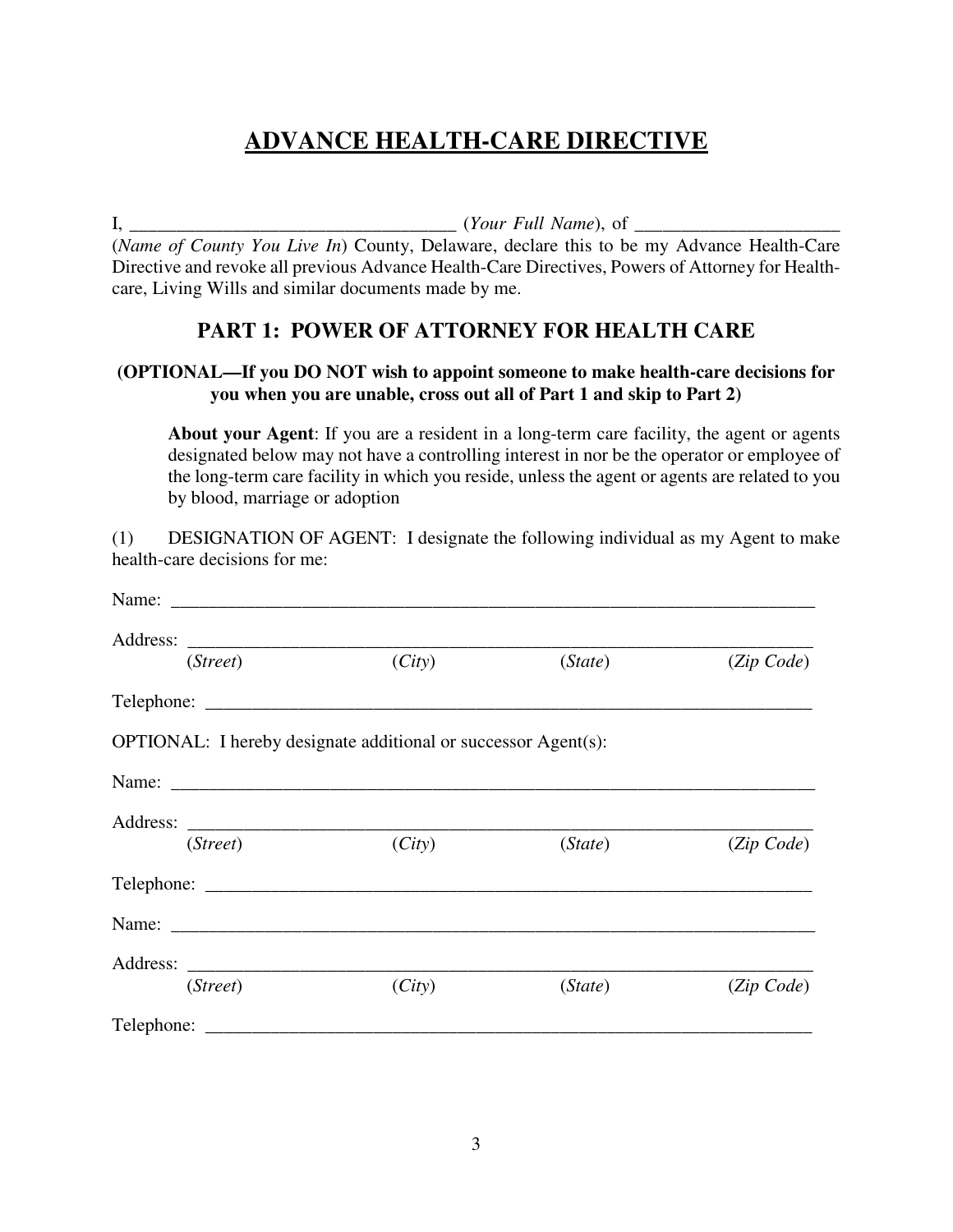If more than one Agent has been designated above, I intend for these Agents to (**initial ONE only**):

- \_\_\_\_\_ Act in succession (if one is not available, the next shall serve)
- \_\_\_\_\_ Act independently (any available Agent may serve solely and independently)
- Act jointly (all Agents must act together, not independently)

(2) AUTHORITY OF AGENT(S): My Agent(s) is authorized to (**initial ALL that apply**):

- \_\_\_\_\_ Provide for my admission to, or discharge from, a medical, nursing, residential, mental health or similar facility
- Enter into agreements for my care at home or in a facility
- \_\_\_\_\_ Employ and discharge medical personnel, including physicians, psychiatrists, dentists, nurses, and therapists
- \_\_\_\_\_ Approve medical and surgical procedures, including administration of drugs
- \_\_\_\_\_ Consent to and arrange for the administration of pain-relieving drugs
- \_\_\_\_\_ Consent to psychiatric treatment
- \_\_\_\_\_ Sign medical releases for medical personnel who provide treatment to me pursuant to instructions given by my Agent
- \_\_\_\_\_ Sign, authorize or revoke a Delaware Medical Orders for Scope of Treatment ("DMOST") or similar document under the laws of other States unless prohibited by the terms of the DMOST or other document.

(3) WHEN AGENT'S AUTHORITY BECOMES EFFECTIVE: My Agent's authority becomes effective when my primary care physician or my currently treating physician determines I lack the capacity to make my own health-care decisions. When I want my agent to make decisions about providing, withholding or withdrawing a life-sustaining procedure, my agent's authority shall become effective only upon a determination that I lack capacity and am in a qualifying condition. I am in a qualifying condition if I am permanently unconscious or terminally ill or suffer from a serious illness or frailty that may cause me to die within the next year. When the condition in question is "permanently unconscious," the determination of qualifying condition must be made by my attending physician and by at least 1 other physician who shall be a boardcertified neurologist and/or neurosurgeon.

(4) AGENT'S OBLIGATION: My Agent shall make health-care decisions for me in accordance with this power of attorney for health care, any instructions I give in Part 2 of this form, and my other wishes, to the extent they are known to my Agent. To the extent that my wishes are unknown, my Agent shall make health-care decisions for me in accordance with what my Agent determines to be in my best interest. In determining my best interest, my Agent shall consider my personal values to the extent known to my Agent.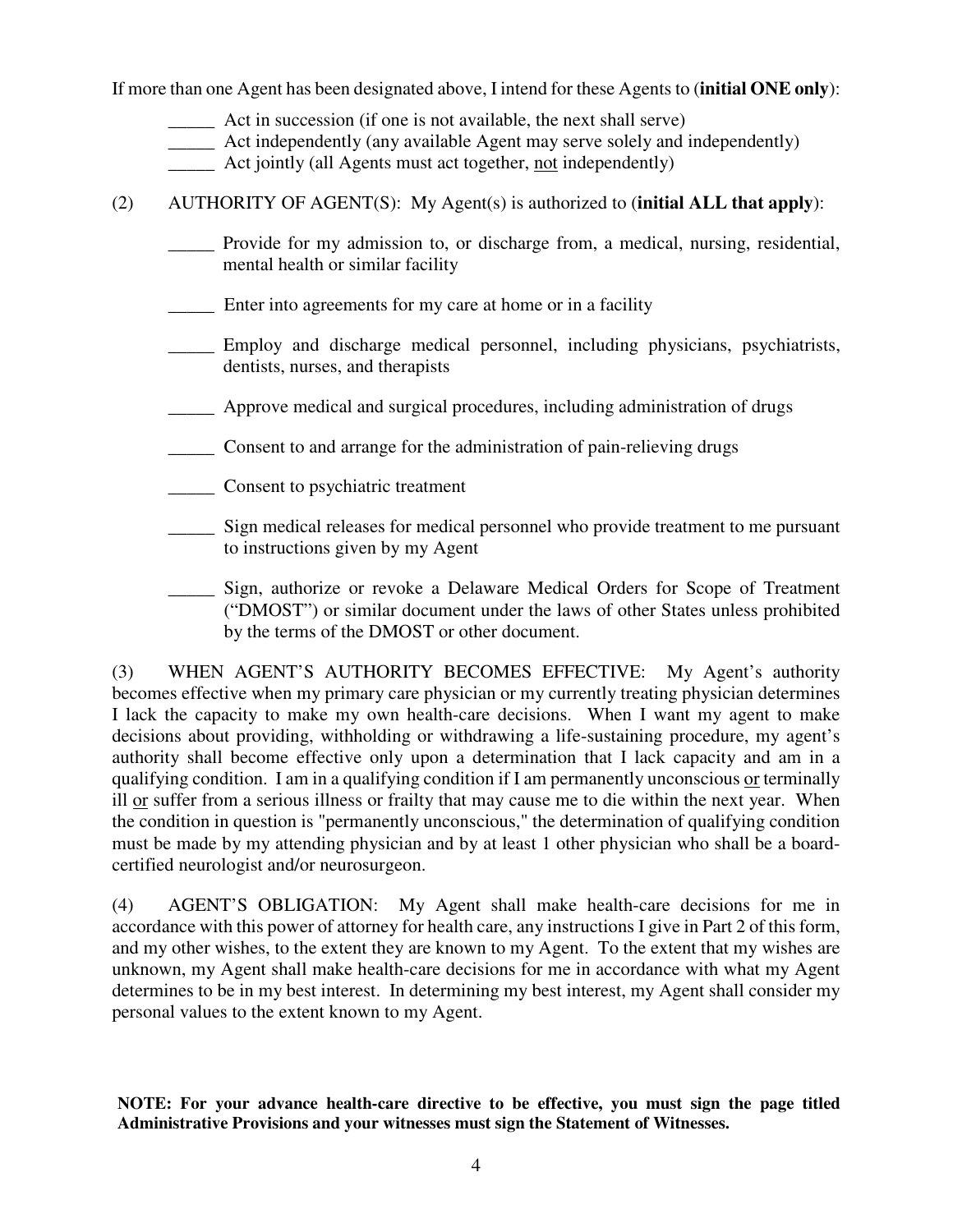#### (5) AUTHORIZATION TO RELEASE MEDICAL INFORMATION: Effective:

(Initial ONE only)

\_\_\_\_ effective immediately notwithstanding the provisions of paragraph (3) above,

\_\_\_\_ effective when my agent's authority becomes effective under the provisions of paragraph 3 above,

and continuously until my death or revocation by a writing signed by me or someone authorized to make health-care decisions for me, I authorize and request any physician, health-care professional, health-care provider, and medical care facility (collectively, "health-care providers") to provide to my Agent information, oral or written, relating to my physical and mental condition and the diagnosis, prognosis, care, and treatment thereof upon the request of my Agent I have appointed under this instrument, including, but not limited to, health information as defined and described in the Health Insurance Portability and Accountability Act of 1996 (Public Law 104- 191, 110 Stat. 2024, generally referred to as "HIPAA"), the regulations promulgated thereunder and any other state or local laws and rules. Information disclosed by a health-care provider may be redisclosed and may no longer be subject to the privacy rules provided by Section 164 of Title 45 of the Code of Federal Regulations. It is my intent by this authorization for my Agent to be considered a personal representative under privacy regulations related to protected health information and for my Agent to be entitled to all health information in the same manner as if I personally were making the request. This authorization and request shall also be considered a consent to the release of such information under current laws, rules, and regulations as well as under future laws, rules, and regulations and amendments to such laws, rules, and regulations to include but not be limited to the express grant of authority to personal representatives as provided by Regulation Section 164.502(g) of Title 45 of the Code of Federal Regulations and the medical information privacy laws and regulations.

## **PART 2: END – OF – LIFE DECISIONS**

### **(OPTIONAL—If you DO NOT wish make known your wishes, at this time, regarding end-of-life treatment, cross out all of Part 2 and skip to Part 3)**

### **If you do not complete any part of Part 2, the agent appointed under Part 1, if any, will have the power to make all medical decisions for your benefit.**

This form offers you ability to specify how you wish to be treated if you are diagnosed with one or more of three "Qualifying Conditions."

"Qualifying condition'' means the existence of one or more of the following conditions in the patient, certified in writing in the patient's medical record by the attending physician and by at least one other physician who, when the condition in question is "permanently unconscious'' shall be a board-certified neurologist and/or neurosurgeon:

(1) "Permanently unconscious'' or "permanent unconsciousness'' means a medical condition that has existed for at least 4 weeks and that has been diagnosed in accordance with currently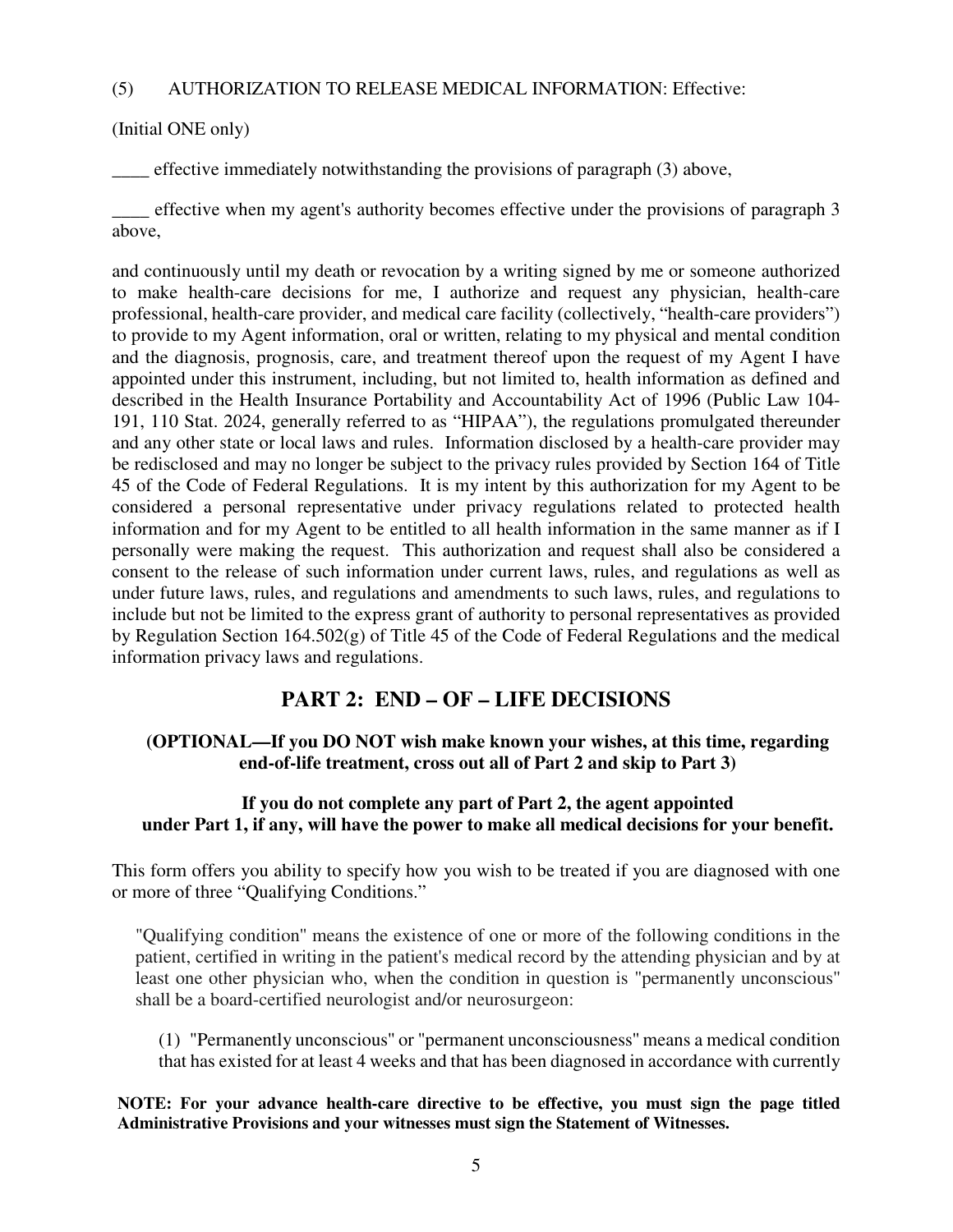accepted medical standards and with reasonable medical certainty as total and irreversible loss of consciousness and capacity for interaction with the environment. The term includes, without limitation, a persistent vegetative state or irreversible coma.

(2) "Terminal condition'' means any disease, illness or condition sustained by any human being for which there is no reasonable medical expectation of recovery and which, as a medical probability, will result in the death of such human being regardless of the use or discontinuance of medical treatment implemented for the purpose of sustaining life or the life processes.

(3) "Serious illness or frailty'' means a condition based on which the health-care practitioner would not be surprised if the patient died within the next year.

**About your options:** It is important to read each option fully before **choosing**. Please note that you **may** to choose only one option under each qualifying condition but you may choose a different option under a different qualifying condition. You will also have the opportunity to write-in any other medical instructions.

### **Qualifying Condition: Terminally Ill.**

After you have read all options, **write your initials** on the line next to the option you have selected that represents your choice for treatment instructions. You may only select one option.

- \_\_\_\_\_ **Option 1: My Agent will make decisions on my behalf:** In the event I become **terminally ill** and I am unable to understand, make or communicate my wishes, I direct that my Agent make all medical decisions on my behalf.
- **Option 2: Prolong Life:** In the event I become **terminally ill** and I am unable to understand, make or communicate my wishes, I direct that my life be prolonged as long as possible using all possible treatments within the limits of generally accepted health-care standards, with the following exceptions (initial those treatments – if any – you do not want, even if they could prolong your life):

I DO **NOT** WANT the treatments initialed below:

- \_\_\_\_\_ heart-lung resuscitation (CPR)
- \_\_\_\_\_ ventilator (breathing machine)
- \_\_\_\_\_ dialysis (kidney machine)
- \_\_\_\_\_ surgery
- \_\_\_\_\_ blood transfusions
- \_\_\_\_\_ chemotherapy or radiation treatment
- \_\_\_\_\_ artificial nutrition or hydration through a conduit (tube feeding)
- \_\_\_\_\_ antibiotics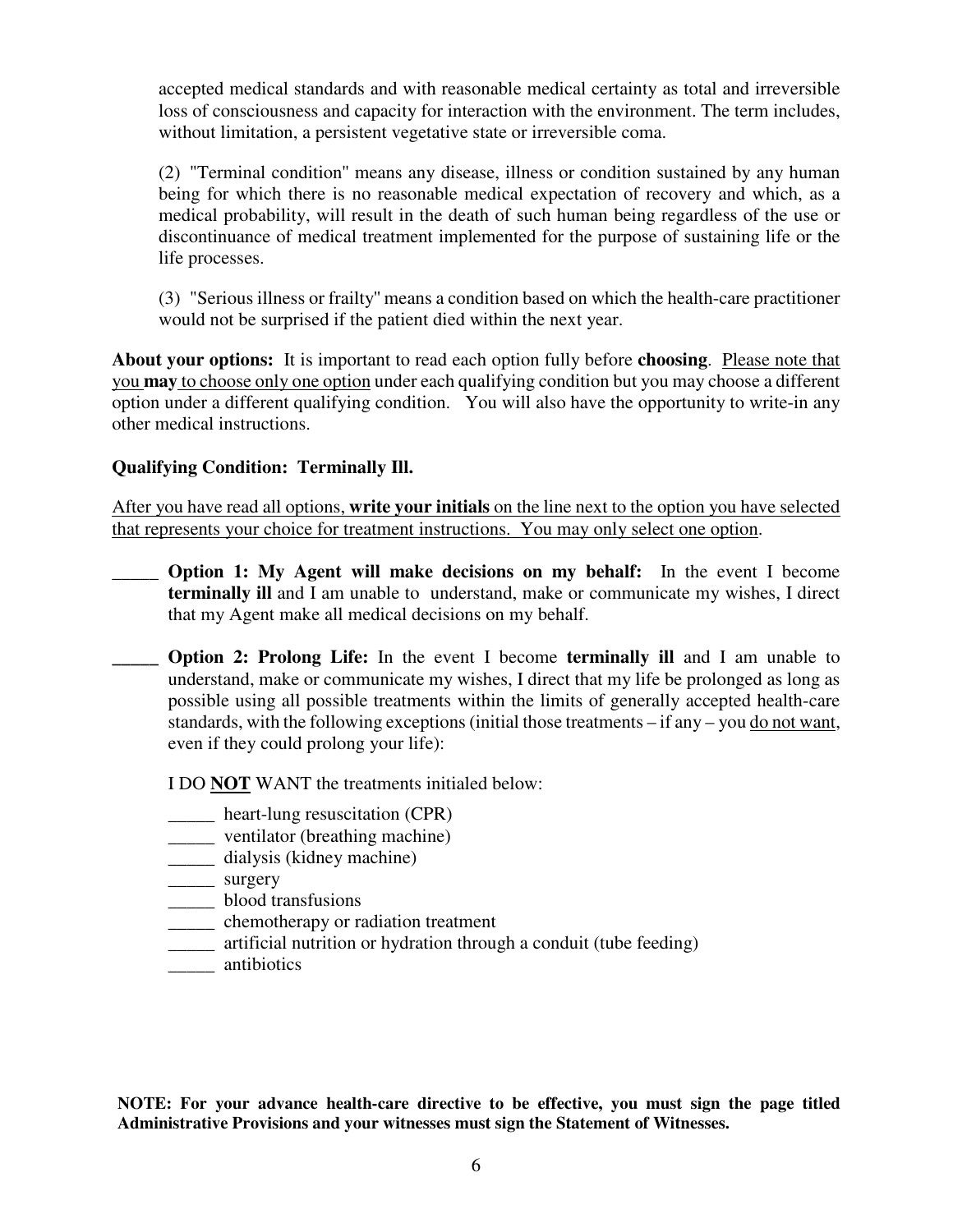**Option 3: Do not Prolong Life:** In the event I become **terminally ill** and am unable to understand, make or communicate my wishes, I direct that no life sustaining measures be taken, with the following exceptions (initial those treatments – if any – you do want, even if they could sustain your life):

I **DO WANT** the treatments initialed below:

- \_\_\_\_\_ heart-lung resuscitation (CPR)
- \_\_\_\_\_ ventilator (breathing machine)
- \_\_\_\_\_ dialysis (kidney machine)
- \_\_\_\_\_ surgery
- \_\_\_\_\_ blood transfusions
- \_\_\_\_\_ chemotherapy or radiation treatment
- \_\_\_\_\_ artificial nutrition or hydration through a conduit (tube feeding)
- \_\_\_\_\_ antibiotics

## **Qualifying Condition: Permanently Unconscious**

After you have read all options, **write your initials** on the line next to the option you have selected that represents your choice for treatment instructions. You may only select **ONE** option.

\_\_\_\_\_ **Option 1: My Agent will make decisions on my behalf:** In the event I become **permanently** unconscious and I am unable to understand, make or communicate my wishes, I direct that my Agent make all medical decisions on my behalf.

**Option 2: Prolong Life:** In the event I become **permanently unconscious** and am unable to understand, make or communicate my wishes, I direct that my life be prolonged as long as possible using all possible treatments within the limits of generally accepted health-care standards, with the following exceptions (initial those treatments -- if any -- you do not want, even if they could prolong your life):

I DO **NOT** WANT the treatments initialed below:

- \_\_\_\_\_ heart-lung resuscitation (CPR)
- \_\_\_\_\_ ventilator (breathing machine)
- \_\_\_\_\_ dialysis (kidney machine)
- \_\_\_\_\_\_ surgery
- \_\_\_\_\_ blood transfusions
- \_\_\_\_\_ chemotherapy or radiation treatment
- \_\_\_\_\_ artificial nutrition or hydration through a conduit (tube feeding)
- \_\_\_\_\_ antibiotics
- **Option 3: Do Not Prolong Life:** In the event I become **permanently unconscious** and am unable to understand, make or communicate my wishes, I direct that no life sustaining measures be taken, with the following exceptions (initial those treatments -- if any -- you do want, even if they could sustain your life):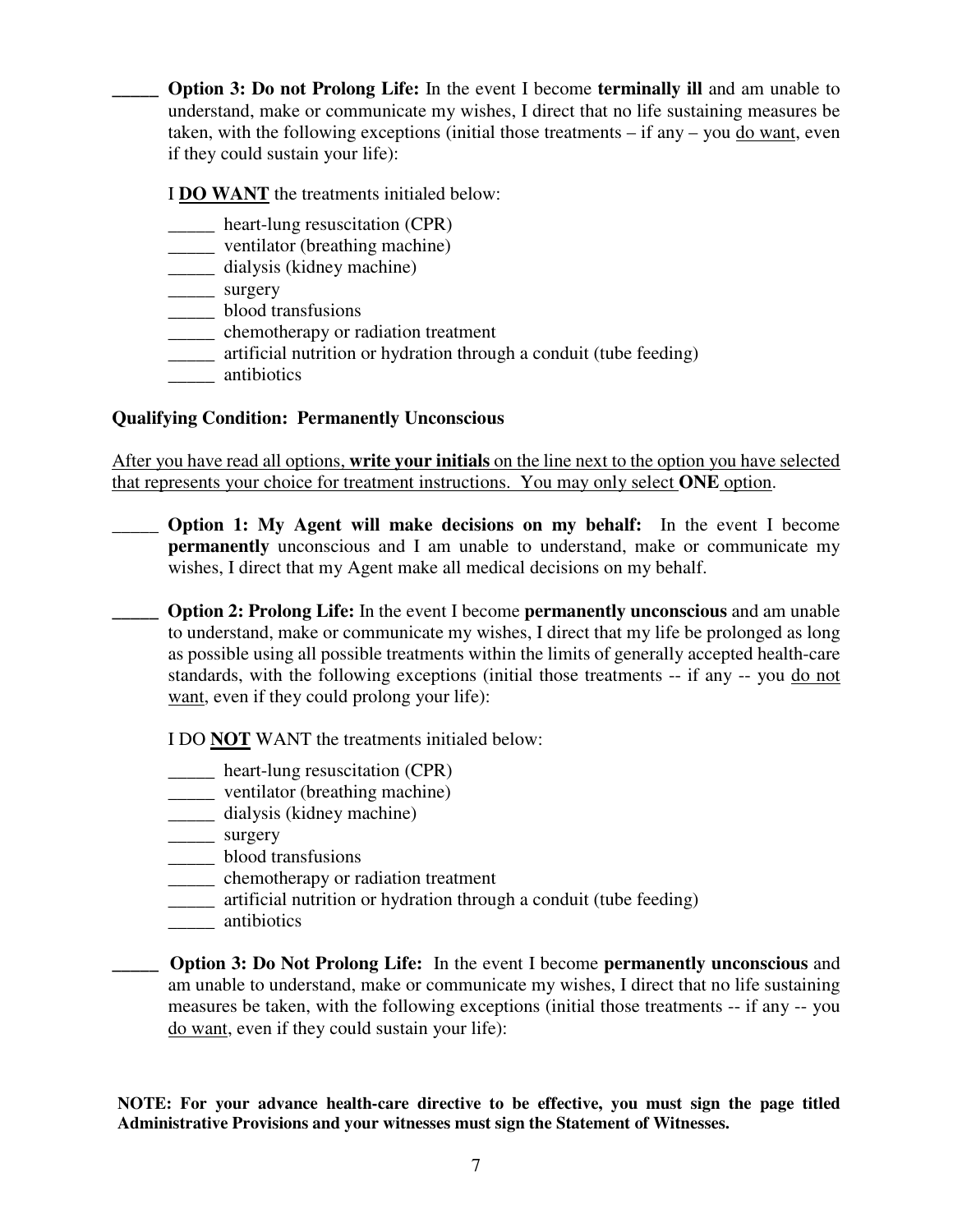I DO WANT the treatments initialed below:

- \_\_\_\_\_ heart-lung resuscitation (CPR)
- \_\_\_\_\_ ventilator (breathing machine)
- \_\_\_\_\_ dialysis (kidney machine)
- \_\_\_\_\_ surgery
- \_\_\_\_\_ blood transfusions
- \_\_\_\_\_ chemotherapy or radiation treatment
- \_\_\_\_\_ artificial nutrition or hydration through a conduit (tube feeding)
- \_\_\_\_\_ antibiotics

**Qualifying Condition 3: Serious Illness or Frailty.** 

**Note. Whether you elect to complete this section of Part 2 or not, when you develop a "serious illness or frailty" as defined at the beginning of this Part 2, you or if you are unable, your agent under Part 1, can meet with your qualified health-care provider and execute a Delaware Medical Order for Life Sustaining Treatment which will create a medical order specifying your wishes for life sustaining treatment.** 

After you have read all options, **write your initials** on the line next to the option you have selected that represents your choice for treatment instructions. You may only select **ONE** option.

- \_\_\_\_\_ **Option 1: My Agent will make decisions on my behalf:** In the event I have a "**serious illness or frailty"** and I am unable to understand, make or communicate my wishes, I direct that my Agent make all medical decisions on my behalf.
- **\_\_\_\_\_ Option 2: Prolong Life:** In the event I have a "**serious illness or frailty**" and I am unable to understand, make or communicate my wishes, I direct that my life be prolonged as long as possible using all possible treatments within the limits of generally accepted health-care standards, with the following exceptions (initial those treatments -- if any -- you **do not want**, even if they could prolong your life):

I DO **NOT** WANT the treatments initialed below:

- \_\_\_\_\_ heart-lung resuscitation (CPR)
- \_\_\_\_\_ ventilator (breathing machine)
- \_\_\_\_\_ dialysis (kidney machine)
- \_\_\_\_\_\_ surgery
- \_\_\_\_\_ blood transfusions
- \_\_\_\_\_ chemotherapy or radiation treatment
- \_\_\_\_\_ artificial nutrition or hydration through a conduit (tube feeding)
- \_\_\_\_\_ antibiotic
- \_\_\_\_\_ **Option 3: Not to Prolong Life:** In the event I have a "**serious illness or frailty**" and I am unable to understand, make or communicate my wishes, I direct that no life sustaining measures be taken, with the following exceptions (initial those treatments -- if any -- you do want, even if they could sustain your life):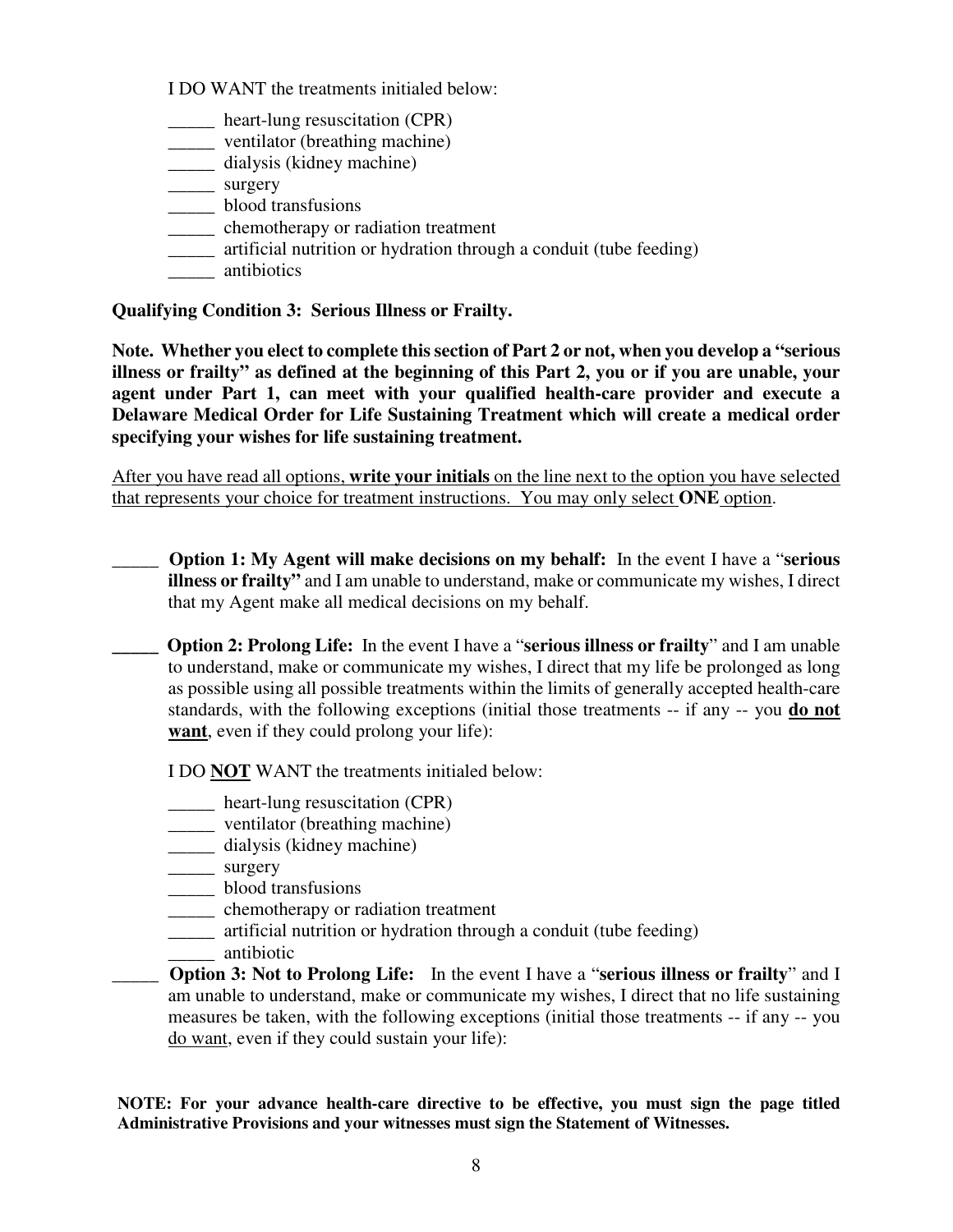I **DO WANT** the treatments initialed below:

- \_\_\_\_\_ heart-lung resuscitation (CPR)
- \_\_\_\_\_ ventilator (breathing machine)
- \_\_\_\_\_ dialysis (kidney machine)
- \_\_\_\_\_\_ surgery
- \_\_\_\_\_ blood transfusions
- \_\_\_\_\_ chemotherapy or radiation treatment
- \_\_\_\_\_ artificial nutrition or hydration through a conduit (tube feeding)
- \_\_\_\_\_ antibiotics

### **COMFORT CARE**

Regardless of the option I chose above regarding end of life decisions. (Initial ONE choice below)

\_\_\_\_\_\_\_\_I wish to be treated to relieve pain or provide comfort, and I understand that such treatment might shorten my life or suppress my appetite or breathing.

\_\_\_\_\_\_\_\_I do not wish to be treated to relieve pain or provide comfort.

### **Other Medical Instructions: If you wish to add to the instructions you have given in this Part 2 of your Advance Health-Care Directive, you should do so in the space below**:

\_\_\_\_\_\_\_\_\_\_\_\_\_\_\_\_\_\_\_\_\_\_\_\_\_\_\_\_\_\_\_\_\_\_\_\_\_\_\_\_\_\_\_\_\_\_\_\_\_\_\_\_\_\_\_\_\_\_\_\_\_\_\_\_\_\_\_\_\_\_\_\_\_\_\_\_\_\_

\_\_\_\_\_\_\_\_\_\_\_\_\_\_\_\_\_\_\_\_\_\_\_\_\_\_\_\_\_\_\_\_\_\_\_\_\_\_\_\_\_\_\_\_\_\_\_\_\_\_\_\_\_\_\_\_\_\_\_\_\_\_\_\_\_\_\_\_\_\_\_\_\_\_\_\_\_\_

\_\_\_\_\_\_\_\_\_\_\_\_\_\_\_\_\_\_\_\_\_\_\_\_\_\_\_\_\_\_\_\_\_\_\_\_\_\_\_\_\_\_\_\_\_\_\_\_\_\_\_\_\_\_\_\_\_\_\_\_\_\_\_\_\_\_\_\_\_\_\_\_\_\_\_\_\_\_

\_\_\_\_\_\_\_\_\_\_\_\_\_\_\_\_\_\_\_\_\_\_\_\_\_\_\_\_\_\_\_\_\_\_\_\_\_\_\_\_\_\_\_\_\_\_\_\_\_\_\_\_\_\_\_\_\_\_\_\_\_\_\_\_\_\_\_\_\_\_\_\_\_\_\_\_\_\_

\_\_\_\_\_\_\_\_\_\_\_\_\_\_\_\_\_\_\_\_\_\_\_\_\_\_\_\_\_\_\_\_\_\_\_\_\_\_\_\_\_\_\_\_\_\_\_\_\_\_\_\_\_\_\_\_\_\_\_\_\_\_\_\_\_\_\_\_\_\_\_\_\_\_\_\_\_\_

\_\_\_\_\_\_\_\_\_\_\_\_\_\_\_\_\_\_\_\_\_\_\_\_\_\_\_\_\_\_\_\_\_\_\_\_\_\_\_\_\_\_\_\_\_\_\_\_\_\_\_\_\_\_\_\_\_\_\_\_\_\_\_\_\_\_\_\_\_\_\_\_\_\_\_\_\_\_

\_\_\_\_\_\_\_\_\_\_\_\_\_\_\_\_\_\_\_\_\_\_\_\_\_\_\_\_\_\_\_\_\_\_\_\_\_\_\_\_\_\_\_\_\_\_\_\_\_\_\_\_\_\_\_\_\_\_\_\_\_\_\_\_\_\_\_\_\_\_\_\_\_\_\_\_\_\_

\_\_\_\_\_\_\_\_\_\_\_\_\_\_\_\_\_\_\_\_\_\_\_\_\_\_\_\_\_\_\_\_\_\_\_\_\_\_\_\_\_\_\_\_\_\_\_\_\_\_\_\_\_\_\_\_\_\_\_\_\_\_\_\_\_\_\_\_\_\_\_\_\_\_\_\_\_\_

\_\_\_\_\_\_\_\_\_\_\_\_\_\_\_\_\_\_\_\_\_\_\_\_\_\_\_\_\_\_\_\_\_\_\_\_\_\_\_\_\_\_\_\_\_\_\_\_\_\_\_\_\_\_\_\_\_\_\_\_\_\_\_\_\_\_\_\_\_\_\_\_\_\_\_\_\_\_

\_\_\_\_\_\_\_\_\_\_\_\_\_\_\_\_\_\_\_\_\_\_\_\_\_\_\_\_\_\_\_\_\_\_\_\_\_\_\_\_\_\_\_\_\_\_\_\_\_\_\_\_\_\_\_\_\_\_\_\_\_\_\_\_\_\_\_\_\_\_\_\_\_\_\_\_\_\_

\_\_\_\_\_\_\_\_\_\_\_\_\_\_\_\_\_\_\_\_\_\_\_\_\_\_\_\_\_\_\_\_\_\_\_\_\_\_\_\_\_\_\_\_\_\_\_\_\_\_\_\_\_\_\_\_\_\_\_\_\_\_\_\_\_\_\_\_\_\_\_\_\_\_\_\_\_\_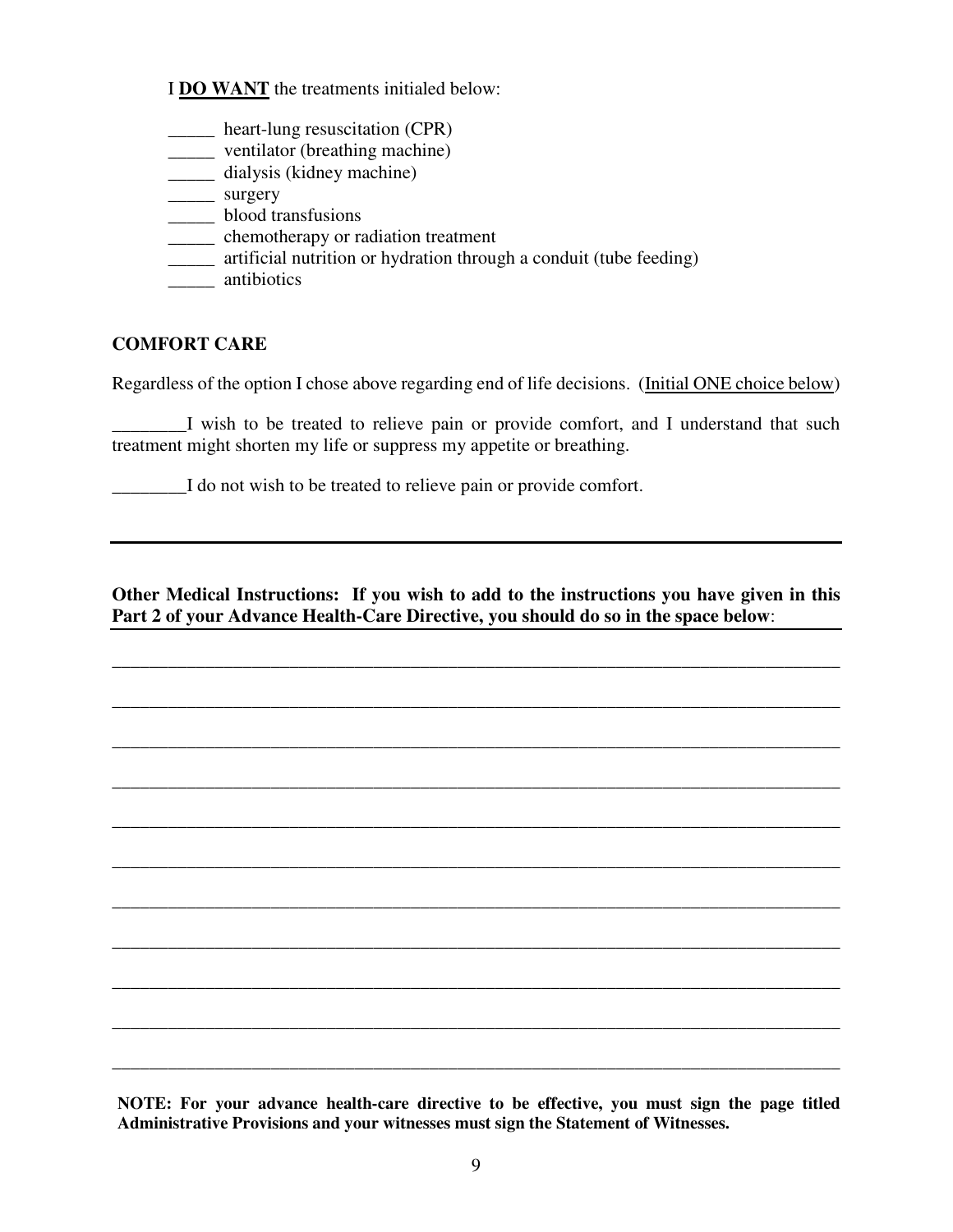## **PART 3: ANATOMICAL GIFT DECLARATION**

### **(OPTIONAL—If you DO NOT wish to make anatomical gifts at this time, cross out all of Part 3 and skip to the ADMINISTRATIVE PROVISIONS section below.)**

If you wish to make anatomical gifts of your body, organs and/or tissues upon your death, you may indicate your specific desires here I hereby make the following anatomical gift(s) to take effect upon my death.

\_\_\_\_\_\_\_\_\_\_\_\_\_\_\_\_\_\_\_\_\_\_\_\_\_\_\_\_\_\_\_\_\_\_\_\_\_\_\_\_\_\_\_\_\_\_\_\_\_\_\_\_\_\_

\_\_\_\_\_\_\_\_\_\_\_\_\_\_\_\_\_\_\_\_\_\_\_\_\_\_\_\_\_\_\_\_\_\_\_\_\_\_\_\_\_\_\_\_\_\_\_\_\_\_\_\_\_\_\_\_\_\_\_\_\_\_\_\_\_\_\_\_\_

#### I give (**initial ONE only**)

|  |  |  | IV DOC<br>v |
|--|--|--|-------------|
|--|--|--|-------------|

- \_\_\_\_\_ any needed organs, tissues, or parts
- \_\_\_\_\_ the following organs, tissues or parts (write in on the line below):

#### to (**initial ONE only**)

- \_\_\_\_\_ the physician in attendance at my death
- \_\_\_\_\_ the hospital in which I die
- \_\_\_\_\_ the following named physician, hospital, storage bank or other medical institution:

#### for the following purpose(s) (**initial ALL that apply**)

- \_\_\_\_\_ any purpose authorized by law
- \_\_\_\_\_ transplantation
- \_\_\_\_\_ therapy
- \_\_\_\_\_ research
- \_\_\_\_\_ medical education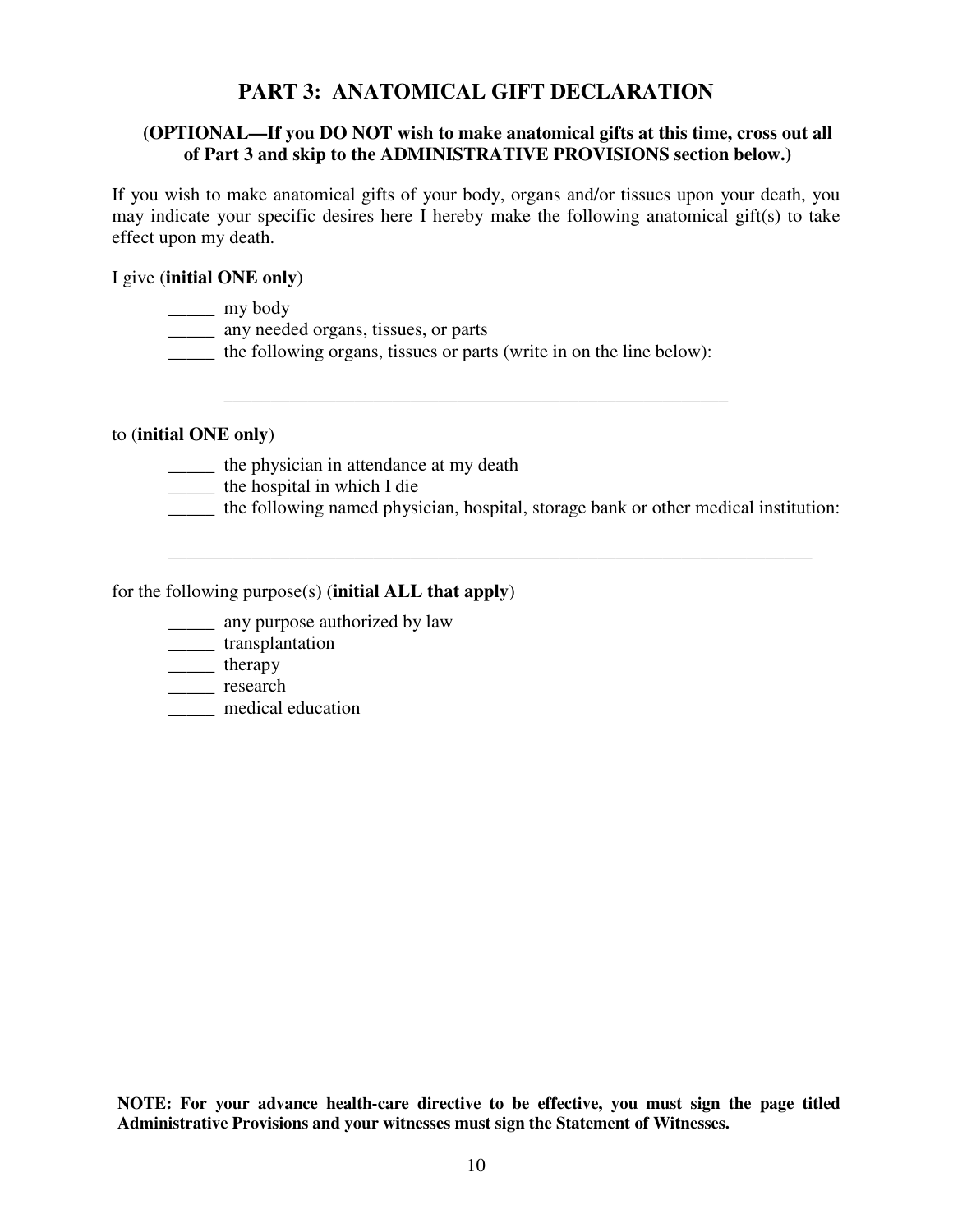## **ADMINISTRATIVE PROVISIONS**

REVOCATION, REMOVAL, AMENDMENT, OR RESIGNATION: I understand that, if I am mentally competent, I may revoke all or part of this document by writing down my revocation instructions and signing them. I do not need an attorney, health care provider or witnesses to do so, although I understand that it is best to have two witnesses sign after my signature. I further understand that it is best to give a copy of such written revocation instructions to my agents and health care providers. (Note: while you can revoke all or part of this document as described above, adding to your Advance Heath Care Directive requires completing a new form or writing signed by two qualified witnesses.)

I understand that I may also revoke this health care directive in any manner that communicates an intent to revoke done in the presence of two competent persons, one of whom is a health care provider. I further understand that any revocation that is not in writing shall be memorialized in writing and signed and dated by both witnesses, and made a part of my medical record.

I understand that, if I have designated my spouse as my agent, a decree of annulment, divorce, dissolution of marriage or a filing of a petition for divorce revokes that designation unless otherwise specified in the decree or in a power of attorney for health care.

I understand that the initiation of emergency treatment shall be presumed to represent a suspension of an advance health-care directive while receiving such emergency treatment.

Also, I understand that, upon written notification to me or to anyone who is caring for me or has custody of me, one or more of my health-care Agents may resign.

EFFECT OF COPY: A copy of this form has the same effect as the original.

## **SIGNATURE**

Having carefully read this document, I understand its purpose and effect, and hereby sign and date below:

\_\_\_\_\_\_\_\_\_\_\_\_\_\_\_\_\_\_\_\_\_\_\_\_ \_\_\_\_\_\_\_\_\_\_\_\_\_\_\_\_\_\_\_\_\_\_\_\_\_\_\_\_\_\_\_\_\_\_\_\_\_\_\_

(*Date*) (*Sign your name*)

 $\overline{\phantom{a}}$  , which is a set of the contract of the contract of the contract of the contract of the contract of the contract of the contract of the contract of the contract of the contract of the contract of the contract (*Print your name*)

(*Street*)

 $\overline{\phantom{a}}$  , which is a set of the contract of the contract of the contract of the contract of the contract of the contract of the contract of the contract of the contract of the contract of the contract of the contract

 $\overline{\phantom{a}}$  , which is a set of the contract of the contract of the contract of the contract of the contract of the contract of the contract of the contract of the contract of the contract of the contract of the contract (*City, State, Zip Code*)